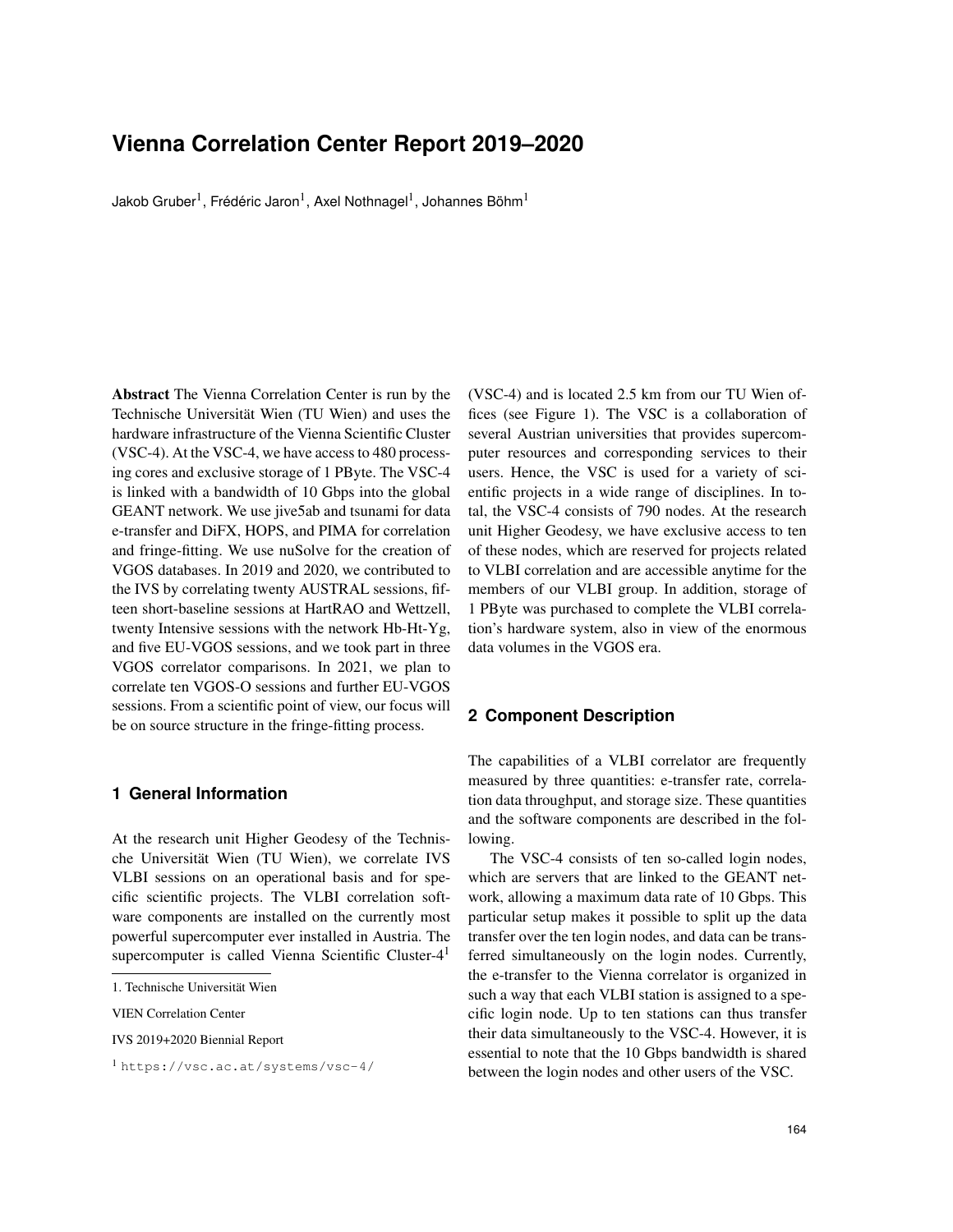

**Fig. 1** VSC-4—the most powerful supercomputer in Austria. Ten nodes and 1 PByte are reserved for VLBI correlation. It is linked with 10 Gbps to the global research network GEANT. (Chttp://derknopfdruecker.com/)

Two independent test methods were applied to test the net data rate. On the one hand, the maximum possible net data rate was tested with the iperf3 tool, which actively measures the maximum achievable bandwidth on IP networks. On the other hand, the VLBI specific data e-transfer software jive5ab developed by H. Verkouter was used to test the maximum possible transfer rates between the Joint Institute for VLBI (JIVE) and the VSC-4. With iperf3 1.41 Gbps were achieved per stream, and 8.60 Gbps for ten streams in parallel. Using jive5ab, 2.9 Gbps were possible on a single login node. Parallel data streams were not tested with jive5ab. For operational purposes, we use jive5ab and tsunami for data transfer.

The VSC-4 consists of 790 water-cooled nodes (Lenovo SD650), each with two Intel Skylake Platinum 8,173 processors with 24 cores, interconnected with 100 Gbits/s OmniPath. For VLBI correlation, ten of these high-performance nodes reaching 2.7 PFlops/s are reserved. This means that up to 240 cores (24 cores per node) can be utilized for VLBI correlation simultaneously. The Distributed FX style correlation software (DiFX, [4]) is installed to realize level-0 processing of the raw VLBI telescope data. While we continuously keep our DiFX installation up to date with the latest official releases, we also keep several older versions of DiFX to allow the processing of VGOS and legacy S/X observations. The Slurm<sup>2</sup> workload management and job scheduling software is used to efficiently process the VLBI raw data by DiFX and reach a high parallelization level. A single session can be parallelized, but also several sessions can be processed in parallel. The assignment of the processing cores for single and multi-session correlation with DiFX is handled by Slurm. A brief investigation of the data throughput by DiFX on the VSC-4 showed an excellent scaling with an increasing number of processing cores. The maximum data throughput which could be achieved by using 480 cores was 320 Gbps.

For data storage, a General Parallel File-System (GPFS) with 1 PByte size is mounted to the VSC-4. This data volume is dedicated to VLBI correlation only within the VSC-4.

Besides DiFX, the Haystack Postprocessing System (HOPS), PIMA, and nuSolve are installed at the VSC-4 to complete the entire raw data VLBI processing chain. Consequently, it is possible to process raw VLBI data and provide vgosDB files to the IVS community.

<sup>2</sup> https://slurm.schedmd.com/documentation. html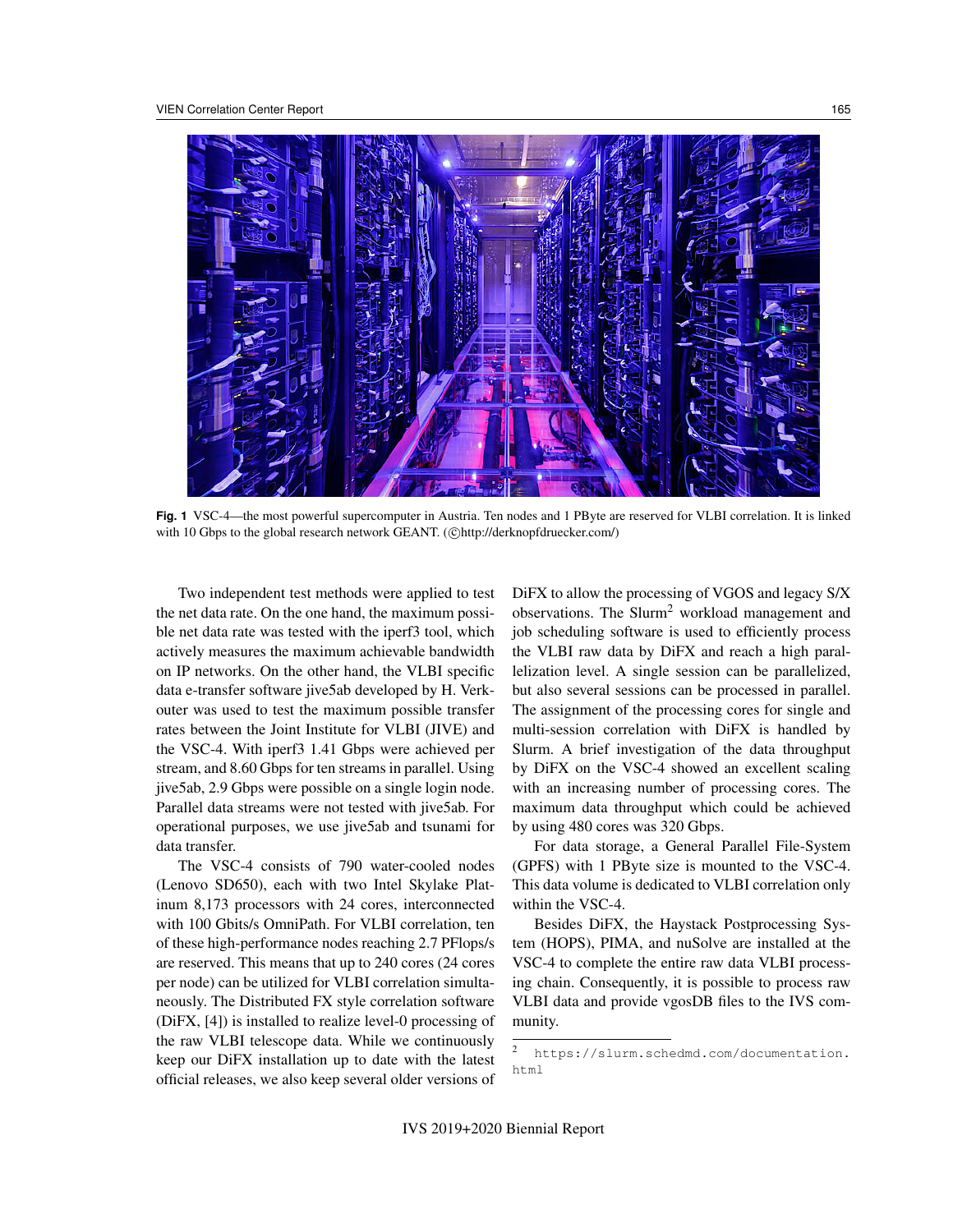Two persons are involved in the work at the TU Wien IVS VLBI Correlator Center. Their names and most important responsibilities are listed below. Additionally, Johannes Böhm is involved as the responsible contact point to the VSC-4 team, and Axel Nothnagel acts as a consultant, concerning correlation/fringe-fitting and raw data simulation.

- Jakob Gruber
	- Ph.D. student in the field of VLBI raw data processing
	- maintenance of data transfer
	- AUSTRAL, short baseline, VGOS correlation
	- raw data simulation
	- development of third party software to support correlation and fringe-fitting and correlation of various other special VLBI sessions
- Frédéric Jaron
	- Postdoc Researcher
	- maintenance of data transfer
	- VGOS correlation
	- EU-VGOS correlation and organization
	- special interest in source structure for VGOS
	- development of third party software to support correlation and fringe-fitting and correlation of various other special VLBI sessions

## **4 Current Status and Activities**

## *4.1 AUA Sessions 2019 and 2020*

In 2019 and 2020, twenty Austral (AUA) sessions were correlated, about one session per month. The network consisted of the telescopes: Ht, Hh, Hb, Ho, Yg, Ke, Ww, and Wa. In 2019, the sessions were dedicated to the SOuthern Astrometry Program  $(SOAP)^3$ . The scientific goal of SOAP is to improve positions of compact extragalactic sources with declinations below −45 degrees. In 2020, the sessions were dedicated to mixed-mode observations, where Hb was the only station observing with a VGOS receiver.

## *4.2 Southern Intensive Sessions 2020*

Besides the operational AUA sessions in 2020, Intensive experiments were carried out to estimate precise dUT1 values with the network Ht-Yg-Hb. As for the AUA 2020 sessions, Hb observed with the dual-linear polarized VGOS feed, whereas Ht and Yg observed in legacy S/X mode. In total, 34 one-hour sessions were observed in 2020 and are being correlated in Vienna. The AUA 2020 and Southern Intensive data of 2020 can be used to determine the currently unknown peculiar offset for the Hb antenna, which can be of great interest to the VLBI correlation community.

### *4.3 Local Wettzell Sessions 2020*

In 2020, three experiments with the local Wettzell network were processed to estimate precise local tie vectors. These are X-band only observations with Wn, Ws, and Wz, whereas Ws observed with a dual-linear polarized VGOS feed.

## *4.4 Short Baseline HartRAO Sessions 2019 + 2020*

Like the local Wettzell sessions, short baseline (SBL) sessions on the Hh-Ht baseline with a six-hour duration were carried out and correlated in Vienna. They will be used to investigate the local ties in HartRAO [3]. For correlation, a frequency offset is applied, which is also present in the observation, to decorrelate the phase cal tones on the local baseline. In total there are 12 SBL sessions.

## *4.5 VGOS Comparison Campaign*

In 2019 and 2020, the Vienna correlator took part in three dedicated IVS VGOS correlator comparisons, led by MIT Haystack Observatory. Detailed comparisons between Haystack, Washington, Bonn, Shanghai, and Vienna were carried out. The first comparison was a so-called blind test for a VGOS Intensive session, which showed the great importance of a consis-

<sup>3</sup> http://astrogeo.org/soap/